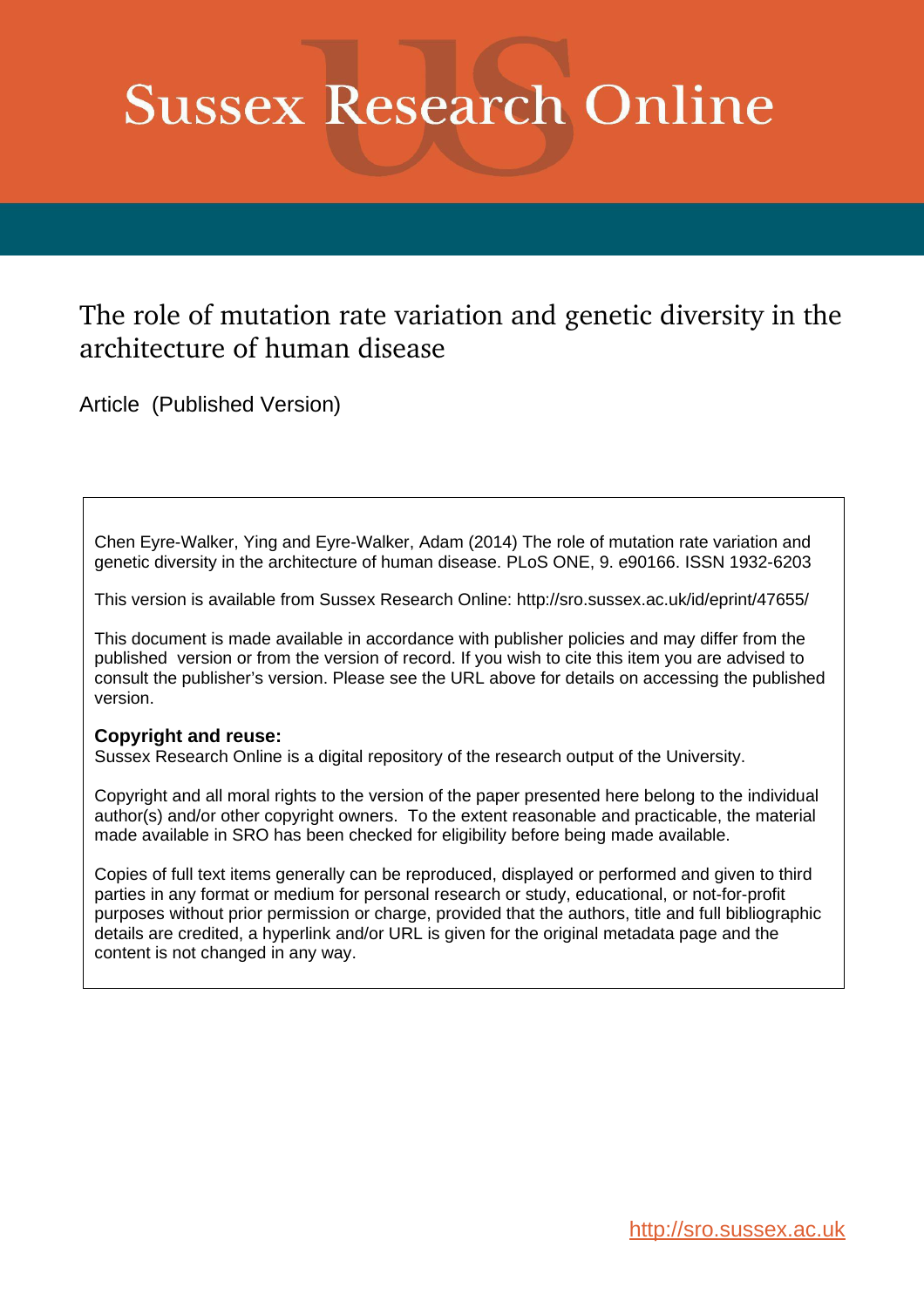## The Role of Mutation Rate Variation and Genetic Diversity in the Architecture of Human Disease

#### Ying Chen Eyre-Walker, Adam Eyre-Walker\*

School of Life Sciences, University of Sussex, Brighton, United Kingdom

#### Abstract

Background: We have investigated the role that the mutation rate and the structure of genetic variation at a locus play in determining whether a gene is involved in disease. We predict that the mutation rate and its genetic diversity should be higher in genes associated with disease, unless all genes that could cause disease have already been identified.

Results: Consistent with our predictions we find that genes associated with Mendelian and complex disease are substantially longer than non-disease genes. However, we find that both Mendelian and complex disease genes are found in regions of the genome with relatively low mutation rates, as inferred from intron divergence between humans and chimpanzees, and they are predicted to have similar rates of non-synonymous mutation as other genes. Finally, we find that disease genes are in regions of significantly elevated genetic diversity, even when variation in the rate of mutation is controlled for. The effect is small nevertheless.

Conclusions: Our results suggest that gene length contributes to whether a gene is associated with disease. However, the mutation rate and the genetic architecture of the locus appear to play only a minor role in determining whether a gene is associated with disease.

Citation: Eyre-Walker YC, Eyre-Walker A (2014) The Role of Mutation Rate Variation and Genetic Diversity in the Architecture of Human Disease. PLoS ONE 9(2): e90166. doi:10.1371/journal.pone.0090166

Editor: I. King Jordan, Georgia Institute of Technology, United States of America

Received August 23, 2013; Accepted January 28, 2014; Published February 27, 2014

Copyright: © 2014 Eyre-Walker, Eyre-Walker. This is an open-access article distributed under the terms of the [Creative Commons Attribution License](http://creativecommons.org/licenses/by/4.0/), which permits unrestricted use, distribution, and reproduction in any medium, provided the original author and source are credited.

Funding: These authors have no support or funding to report.

Competing Interests: The authors have declared that no competing interests exist.

\* E-mail: a.c.eyre-walker@sussex.ac.uk

#### Introduction

Why do humans suffer from the diseases that we do? In part this is clearly due to our anatomy and physiology, and that of the organisms that infect us - we cannot have a disease of an organ that we do not possess. But why do we suffer from cystic fibrosis rather than some other disease of the lungs? One simple reason might be variation in the mutation rate. Those genes and genomic regions that have high mutation rates are more likely to generate disease mutations, and hence be associated with a disease. The rate of mutation of a locus will depend upon two factors: the rate of mutation per site and the number of sites at which a mutation can generate a disease phenotype. The per site mutation rate is known to vary across the human genome at a number of different scales such that some genes have mutation rates that are several fold higher than other genes (reviewed in Hodgkinson et al. [1]). Genes also vary considerably in their length, with some of the largest, such as the dystrophin gene, being association with disease.

A more subtle factor affecting the likelihood of a gene being associated with a disease is the genealogy. At each site in the genome there is an underlying genealogy whereby every chromosome in the population is related via a bifurcating tree to every other chromosome at that site. If there is no recombination between sites then sites share the same genealogy. The shape and depth of the genealogy depends on several factors. The first is chance; for example, the average total length of a genealogy for a neutral locus in a population of stationary size is expected to be

proportional to  $4N$  generations in a diploid species, where  $N$  is the population size, but this is expected to have a variance of at least  $(4\mathcal{N})^2$  generations [2]. Second, the genealogy depends on the effective population size of the locus  $(N_e)$ .  $N_e$  is thought to vary across the human genome as a consequence of natural selection [3,4]. Selection can reduce the  $\mathcal{N}_e$  of a genomic region through either a selective sweep caused by the passage of an advantageous mutation through the population [5], or via background selection caused by the removal of deleterious mutations [6]. Those regions of the genome with low rates of recombination or a high density of selected sites are expected to have low  $\mathcal{N}_e$ , and this is expected to reduce the genetic diversity of neutral and weakly selected variants in these regions (reviewed in [7]). Analyses suggest that  $\mathcal{N}_e$  varies across the human genome by a few-fold [4]. The effective population size is not expected to affect the frequency of deleterious mutations in which the product of  $\mathcal{N}_e$  and the strength selection is greater than one. However, stochastic factors affecting the genealogy are expected to be important irrespective of the selection acting upon a mutation.

Previous analyses have shown that Mendelian disease genes are 30% longer than non-disease genes [8,9]. Comparative analyses have also shown that genes associated with Mendelian diseases have significantly, but only slightly higher rates of mutation per site, as inferred from levels of synonymous divergence between species [8,10]. The rather modest differences between disease and non-diseases genes in the inferred mutation rate might be due to time frame over which the mutation rate was inferred: Smith and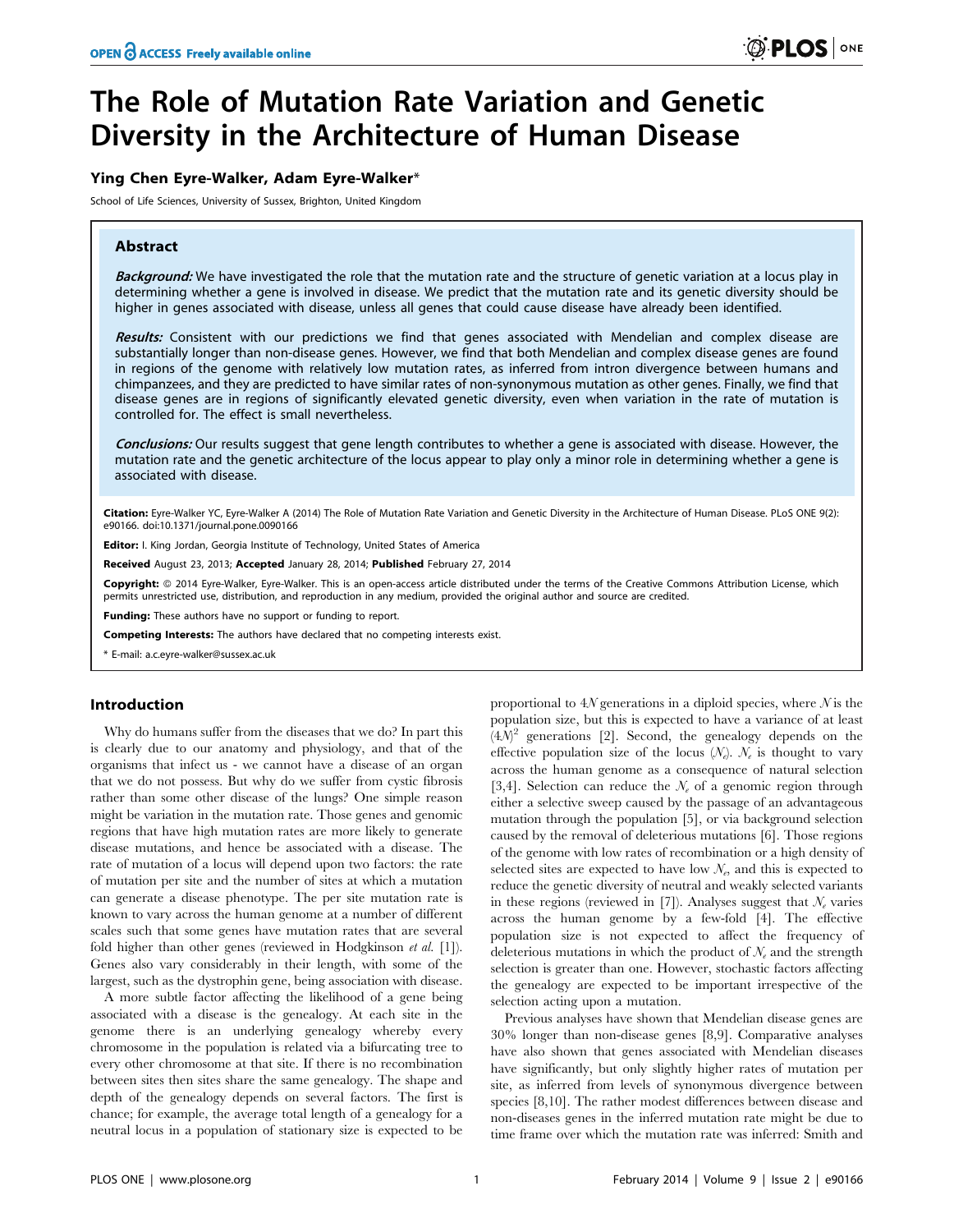

Figure 1. CDS length. (A) Mean total CDS length, and (B) Mean average CDS length. Total CDS length is the sum of all constitutive and alternately spliced exons; average CDS length is the average CDS length of each transcript. Error bars represent the 95% confidence intervals. doi:10.1371/journal.pone.0090166.g001

Eyre-Walker [8] considered the divergence between human and mouse, and Huang et al. [10] considered the divergence between mouse and rat. This will give a poor estimate of the current mutation rate at a locus in humans because the relative mutation rate of a locus appears to have evolved through time [1,11]. The mutation rate has also recently been predicted, based on a model fitted to the locations of de novo mutations in humans, to be slightly higher in disease associated genes [12], but the accuracy of this model is unproven, and they consider the total mutation rate of the exon, rather than the rate at non-synonymous sites. Here we consider the divergence between humans and their most closely related extant relative, chimpanzee, as our measure of the mutation rate. We also consider whether the density of single nucleotide polymorphism (SNP) is greater in disease than nondisease genes.

#### Materials and Methods

To estimate mutation rate for each gene, we estimated their intron divergence between the human and chimpanzee genomes as follows. Alignments using the NCBI build 36 version of the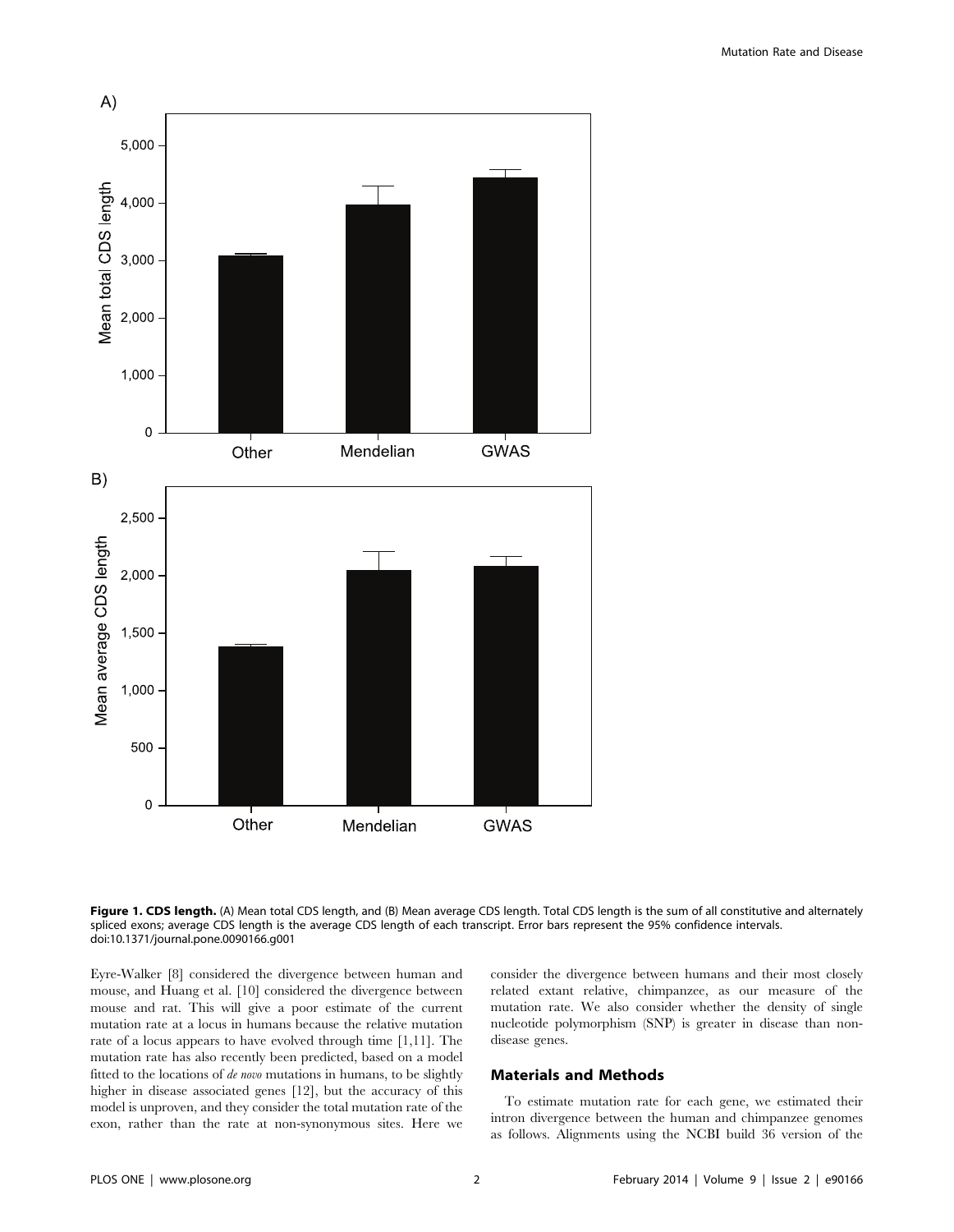

Figure 2. Mutation rates. The mutation rate per site, as inferred from intron divergence between human and chimpanzee. A) Intron divergence per site between human and chimpanzee; B) the predicted non-synonymous mutation rate per CDS site. Error bars represent the 95% confidence intervals.

doi:10.1371/journal.pone.0090166.g002

human genome (hg18) and PanTro2 version of the chimp genome were downloaded from the UCSC website ([http://genome.ucsc.](http://genome.ucsc.edu/) [edu/\)](http://genome.ucsc.edu/). Alignments were parsed into individual genic sequences and realigned with MAFFT version 6 [\(http://mafft.cbrc.jp/](http://mafft.cbrc.jp/alignment/software/) [alignment/software/](http://mafft.cbrc.jp/alignment/software/)). Exon sequences were masked according to exon annotation of the NCBI build 36 version of the human genome from the ensemble database ([http://www.ensembl.org/\)](http://www.ensembl.org/). We did not correct for multiple hits; this is not necessary since the average intron divergence between human and chimpanzee sequences is 1.05% [13]. We calculated the rates of intron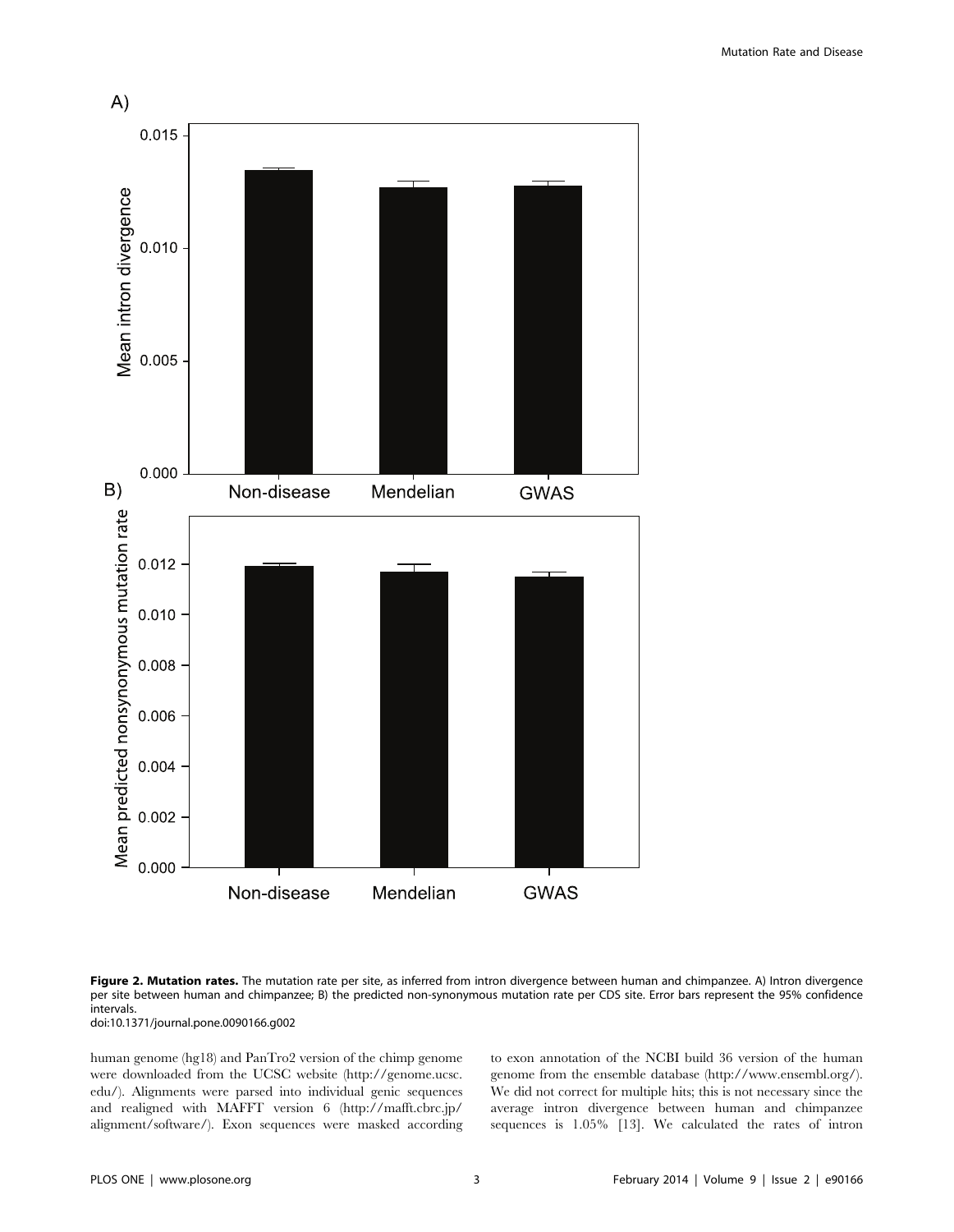divergence for CpG and nonCpG sites separately since the former have much higher rates of mutation. We used these intron divergences to infer the rate of non-synonymous mutation in human exons, by calculating the number of CpG and non-CpG sites in each exon which when mutated would give a nonsynonymous change; in this calculation we assumed that all mutations at CpGs are transitions, which is a good approximation [14], and that 60% of mutations at other sites were transitions. If a gene had multiple transcripts we made these calculations for each transcript and averaged the result.

DNA sequence diversity data were taken from the 1000 genome project [15].

Genes were designated as being associated with Mendelian disease based upon the compilation made by Blekhman et al. [16]. Genes associated with genome-wide association studies (GWAS) were obtained from the GWAS catalog [\(http://www.genome.gov/](http://www.genome.gov/gwastudies/) [gwastudies/](http://www.genome.gov/gwastudies/)); a gene in which the strongest GWAS signal was found within the boundaries of a gene were designated as being a GWAS gene.

To investigate what factors might influence patterns of genic mutations, estimated by intron divergence, we considered a number of variables. Intron GC content, nucleosome occupancy, replication timing and male and female recombination rates were downloaded from the UCSC website [\(http://genome.ucsc.edu/\)](http://genome.ucsc.edu/). We used A365 values to study the influence of nucleosome occupancy on the distribution of genic mutations rate across the genome. Recombination rates per MB were from Kong et al [17]. Replication time data were from Chen et al. [18] and Hansen et al. [19]. Qualitatively similar results were obtained using each of four replication time datasets, so we only present the analysis using data from an embryonic stem cell line BG02 [19]. Germ-line expression data were from a study by McVicker and Green [20].

The dataset for this analysis is available as Table S1.

#### Results

We predict that unless all possible diseases with a genetic basis, and all the genes that can cause them, have already been discovered, then genes associated with diseases should have higher genic mutation rates than non-disease genes, where the genic mutation rate is determined by the product of gene length and the mutation rate per site. We also predict that disease genes should be in relatively diverse regions of the genome. To investigate these predictions we compiled data from 17577 nuclear genes with introns, of which 854 genes are known to cause a Mendelian disease. We also analysed 1732 genes in which the strongest signal in a genomic region in a genome wide association study (GWAS) lay within the boundaries of the gene (i.e. all exons and introns between the start and stop codon). The presence of an association signal within the boundaries of the gene does not necessarily mean that the causative mutation is within the protein coding sequence or even within the boundaries of the gene, and many of these associations may be in regulatory sequences [21]. We subsequently excluded genes on the sex chromosomes since the Y-chromosome is known to have a higher mutation rate and the X-chromosome a lower mutation rate than the autosomes [22]. This yielded a dataset of 17062 autosomal genes including 820 associated with a Mendelian disease and 1726 with a GWAS signal. Details of the dataset are given in Table S1.

#### Gene Length

Consistent with the hypothesis that disease genes should have higher overall rates of mutation we find, as others have in the past for genes causing Mendelian disease [8,9], that genes associated with disease are significantly longer, in terms of their total coding sequence (CDS) length (i.e. the sum of all constitutive and alternatively spliced exons), than non-disease genes; Mendelian disease genes are  $\sim$ 28% and GWAS genes  $\sim$ 44% longer than non-disease genes (One-way ANOVA p<0.001) (Figure 1a). A similar pattern is evident for average CDS length; both Mendelian and GWAS disease genes are 50% longer than non-disease genes (Figure 1b). The difference in average CDS length is greater than in previous studies [8,9], but this is likely to be due to the improvement in genome annotation; the average length of genes is slightly shorter than in previous analyses.

Strikingly, the difference in length is as great or greater for the GWAS than the Mendelian disease genes despite the fact that many of the GWAS signals are likely to be outside the protein coding sequence [21]. GWAS genes might have longer CDSs for three reasons. First, genes with longer CDSs have a greater chance of generating a disease mutation. Second, longer genes are more likely to have a non-causative marker SNP in the CDS that is associated with the disease. And finally since intron and total CDS lengths are correlated  $(r = 0.36, p < 0.001)$ , genes with long CDSs have longer introns and hence an increase chance of having causative or non-causative SNPs in their introns. However, if we control for the correlation between intron and CDS length by regressing CDS length against intron length and taking the residuals, we find that GWAS genes have longer CDSs, than nondisease genes, even given their longer introns (t-test  $p<0.001$ ;

|  |  | <b>Table 1.</b> Standardised regression coefficients from multiple regressions. |  |  |  |  |  |
|--|--|---------------------------------------------------------------------------------|--|--|--|--|--|
|--|--|---------------------------------------------------------------------------------|--|--|--|--|--|

| Factor                    | <b>Intron Divergence</b> | <b>Predicted non-</b><br>synonymous mutation<br>rate | <b>Intron SNP density</b> | Average genealogy length |
|---------------------------|--------------------------|------------------------------------------------------|---------------------------|--------------------------|
| <b>GC</b> content         | $0.525***$               | $0.325***$                                           | $0.192***$                | $-0.212***$              |
| Nucleosome occupancy      | $-0.396***$              | $-0.167***$                                          | $-0.412***$               | $-0.035$                 |
| Female recombination rate | $-0.020*$                | $0.018*$                                             | $0.058***$                | $0.042***$               |
| Male recombination rate   | $0.202***$               | $0.143***$                                           | $0.129***$                | $-0.048***$              |
| Germ-line expression      | $-0.062***$              | $-0.116***$                                          | $-0.020*$                 | $0.032***$               |
| Replication time          | $-0.132***$              | $-0.157***$                                          | $-0.071***$               | $0.038***$               |
| Distance to telomere      | $-0.158***$              | $-0.097***$                                          | $-0.117***$               | $0.060***$               |
| Distance to centromere    | $-0.018*$                | $-0.016$                                             | $0.020*$                  | 0.014                    |

Note that the replication time data is such that a negative slope indicates an increase in the variable through the cell cycle \*  $p$  < 0.05, \*\*  $p$  < 0.01 and \*\*\*  $p$  < 0.001. doi:10.1371/journal.pone.0090166.t001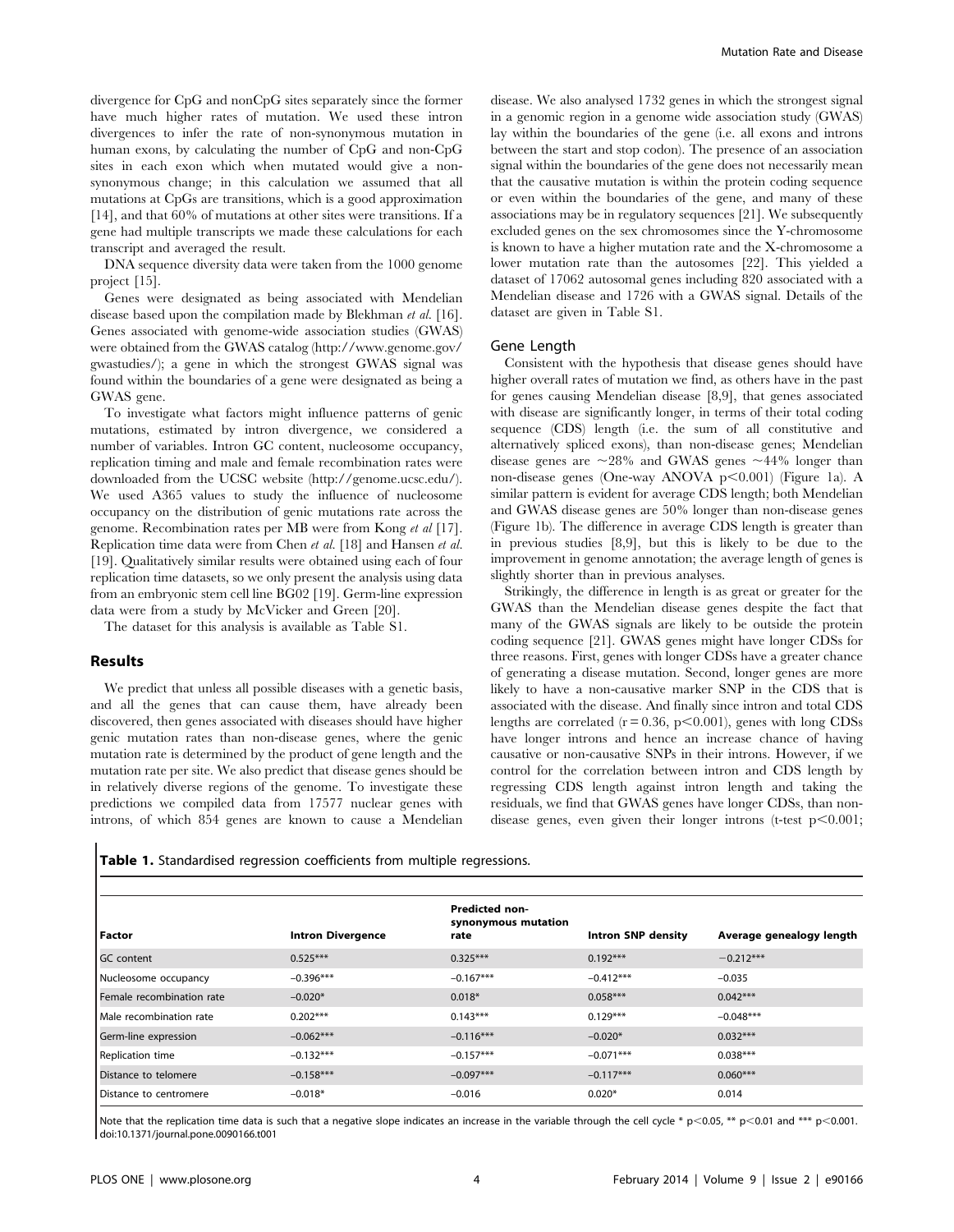

Figure 3. Diversity and genealogy estimates. The diversity in disease and non-disease genes measured as the A) average intron SNP density, B) the average intron SNP density divided by intron divergence, C) and the mean minor allele frequency (MAF). Error bars represent the 95% confidence intervals.

doi:10.1371/journal.pone.0090166.g003

similar results are obtained if we regress log CDS length against

log intron length  $(p<0.001)$ ). This suggests that GWAS genes are not simply longer because they have longer introns; it therefore seems that either GWAS genes are more likely to be associated with disease because some causative mutations are within their exons, or because there is a greater number of marker SNPs in exons.

#### Mutation Rates

However, contrary to our expectations, we find that disease genes are found in regions of the genome with significantly lower per site mutation rates, as measured by intron divergence between human and chimpanzee. The difference is highly significant (oneway ANOVA  $p \leq 0.001$ ), but the difference is small with disease genes having approximately 5% lower intron divergence than non-disease genes (Figure 2a). The pattern differs between CpG and non-CpG sites, with disease genes having lower divergence at CpG sites and either similar or higher divergence at non-CpG sites (results not shown). If we calculate the expected non-synonymous mutation rate in the CDS by multiplying the proportion of nonsynonymous sites that are CpG and non-CpG in the CDS by the respective levels of intron divergence, we still find that both Mendelian and complex disease genes have slightly lower mutation rates per site than non-disease genes  $(p = 0.004)$ (Figure 2b). As expected, both Mendelian and complex disease genes have significantly higher overall predicted rates of nonsynonymous mutation  $(p<0.001)$ , driven by the fact that disease genes have longer CDSs.

The fact that disease genes have lower predicted rates of nonsynonymous mutation per site is inconsistent with our hypothesis, but this might be due to the fact that they have features which predispose them to lower mutation rates - for example they might be transcribed at lower levels and hence have lower rates of mutation [23]. Divergence at intronic and intergenic sites is known to be significantly correlated to a number of other variables including GC-content [3,18,24,25], recombination rate [3,24,26,27,28], replication time [18,29,30], distance to the telomere and centromere [3,13,18,24], gene density [3,24], nucleosome occupancy [11] and expression level [23]. We confirm previous results and show that intron divergence is positive correlated to GC content and male recombination rate within a multiple regression; and that intron divergence is negatively correlated to replication time (later genes have higher divergence), distance to the telomere, distance to the centromere, female recombination rate, nucleosome occupancy and germ-line expression (Table 1). Similar patterns are evident for the predicted nonsynonymous mutation rate (Table 1). If we take the residuals from a multiple regression of intron divergence against all the genomic variables above we find that intron divergence and the predicted rate of non-synonymous mutation do not differ significantly between disease and non-disease genes.

#### Genetic Diversity

Although, disease genes are found in regions of the genome with relatively low rates of intron mutation we find that disease genes have a significantly greater density of polymorphisms segregating in their introns than non-disease genes; the difference is 11% and 17% for the Mendelian and GWAS genes respectively (Figure 3a). If we divide the density of SNPs by the divergence of introns to estimate a quantity that is proportional to the average length of the genealogies at the locus, we find that Mendelian and GWAS genes have significantly longer average genealogy lengths that are 9% and 12% greater than non-disease genes (ANOVA p $<$ 0.001; t-test of Mendelian versus non-disease  $p<0.001$ ; t-test of GWAS versus non-disease  $p<0.001$ ). It is odd that the difference between disease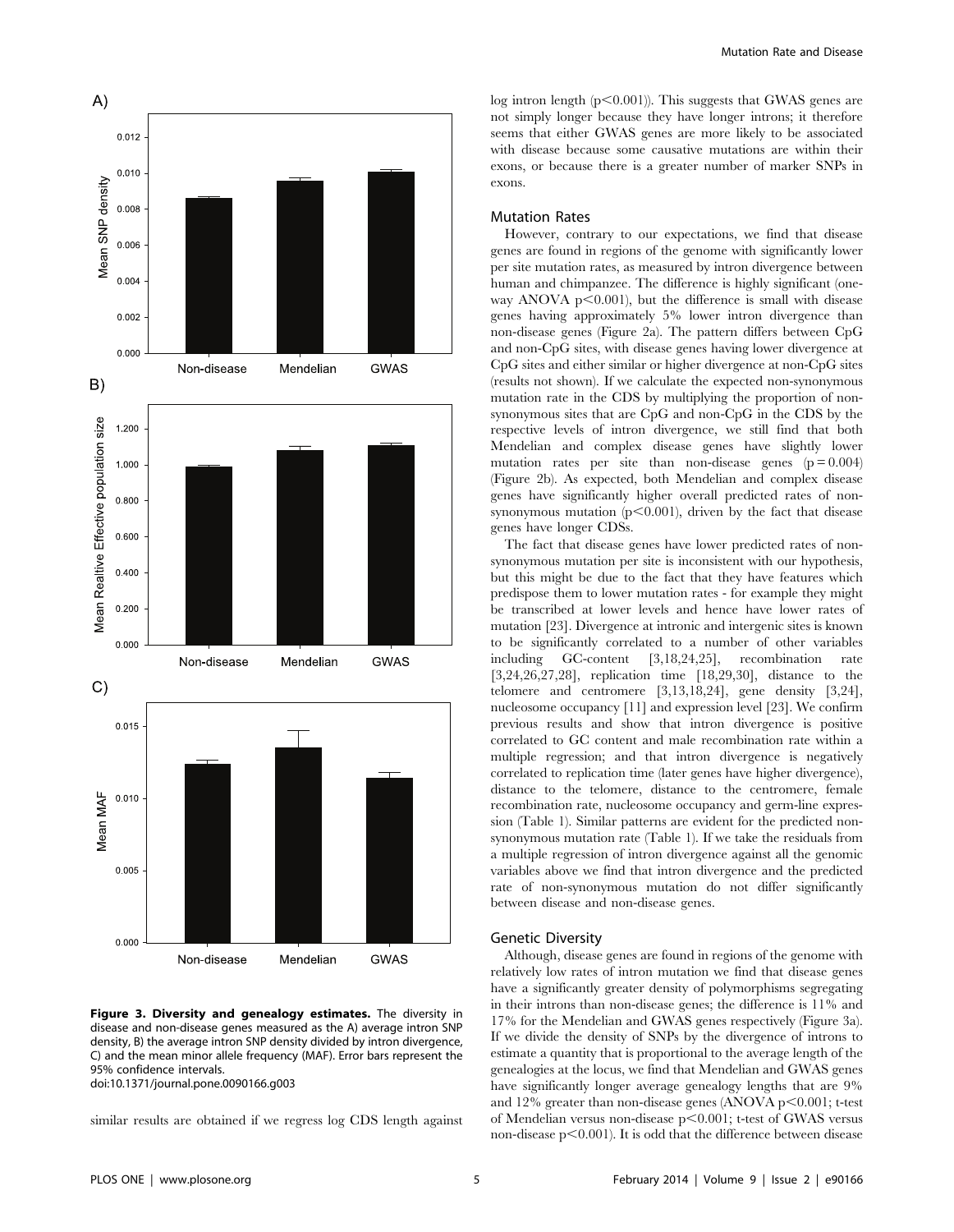and non-disease genes is less pronounced for average genealogy length than diversity given that disease genes have lower intron divergence than non-disease genes. This is probably due to nonlinearities associated with ratios.

Although, we find that disease genes have higher diversities and average genealogy lengths than non-disease genes, we find no evidence that the predicted non-synonymous population mutation rate in the CDS (calculated as the proportion of non-synonymous sites that are CpG multiplied by the SNP density at CpG sites in introns plus the proportion of non-synonymous sites that are non-CpG multiplied by the SNP density at non-CpG in introns) differs between disease and non-disease genes. However, the calculation of the predicted non-synonymous population mutation rate is subject to considerable error because we have relatively few intron CpG sites and SNP density is very low in humans.

It is possible that disease genes have higher diversities and average genealogy lengths because disease genes have features that predispose them to higher values, not because by having higher values they are more likely to be associated with disease. We find that intron SNP density is positively correlated to GC content, female and male rates of recombination and distance to the centromere and negatively correlated to the time of replication (late genes have higher diversity), nucleosome occupancy, germline expression and distance to the telomere (Table 1). If control for these factors by taking the residuals from the multiple regression we find that SNP density is still significantly greater in both Mendelian and GWAS genes, than in non-disease genes (ANOVA p $\leq 0.001$ ; individual t-tests p $\leq 0.001$ ). Likewise we find the average genealogy length is positively correlated to all variables except GC content, nucleosome occupancy and male recombination rate (Table 1), and that after controlling for these associations, disease genes still have significantly greater average genealogy lengths than non disease genes (ANOVA  $p = 0.019$ ; individual ttests Mendelian versus non-disease p = 0.21, GWAS versus nondisease  $p = 0.001$ ).

Although disease genes have a greater number of SNPs per bp than non-disease genes the distribution of the genetic variation varies in an inconsistent manner between categories of genes; the average minor allele frequency is  $\sim$ 10% greater in Mendelian, and  $\sim$ 10% lower in GWAS genes, than in non-disease genes  $(ANOVA p<0.01)$  (Figure 3b).

#### **Discussion**

We have found that genes associated with disease are longer and reside in regions of the genome with greater intron diversities and average genealogy lengths than non-disease genes. This is consistent with a role for mutation and genetic variation in determining whether a gene becomes associated with disease.

#### References

- 1. Hodgkinson A, Eyre-Walker A (2011) Variation in the mutation rate across mammalian genomes. Nature Reviews Genetics 12: 756–766.
- 2. Charlesworth B, Charlesworth D (2010) Elements of evolutionary genetics. Greenwood Village: Ben Roberts.
- 3. Hellmann I, Prufer K, Ji H, Zody MC, Paabo S, et al. (2005) Why do human diversity levels vary at a megabase scale? Genome Res 15: 1222–1231.
- 4. Gossmann TI, Woolfit M, Eyre-Walker A (2011) Quantifying the variation in the effective population size within a genome. Genetics 189: 1389–1402.
- 5. Maynard Smith J, Haigh J (1974) The hitch-hiking effect of a favourable gene. Genet Res 23: 23–35.
- 6. Charlesworth B, Morgan MT, Charlesworth D (1993) The effect of deleterious mutations on neutral molecular variation. Genetics 134: 1289–1303.
- 7. Charlesworth B (2009) Fundamental concepts in genetics: effective population size and patterns of molecular evolution and variation. Nat Rev Genet 10: 195– 205.
- 8. Smith NG, Eyre-Walker A (2003) Human disease genes: patterns and predictions. Gene 318: 169–175.

However, we find no evidence that the mutation rate per site is greater in disease than non-disease genes. Nevertheless, what is ultimately important is the mutation rate of the gene, and we find that the overall mutation rate of disease genes is greater than nondisease genes because disease genes are longer  $(p<0.001)$ . The effect of gene length may be more conspicuous than for the other variables, because there is substantially more variation in CDS length per gene (coefficient of variation  $(CV) = 0.78$ ) than in intron divergence  $(CV = 0.56)$ , intron SNP density  $(CV = 0.42)$  and average genealogy length  $(CV = 0.47)$ ; in reality the differences in CV are even larger because intron divergence, and in particular SNP density and average genealogy length, are likely to be subject to large sampling error variances that CDS length is not.

We have interpreted the fact that disease genes are longer than non-disease genes as evidence that genes with higher mutation rates are more likely to generate disease mutations, however, it is possible that disease genes are longer simply because genes involved in particular processes that could cause disease to be longer. It is difficult to test this hypothesis without knowing all the genes that might cause disease. We have also interpreted the greater diversity in disease genes as being what causes them to be associated with disease. However, in the case of the complex disease genes this might simply reflect a bias towards a better ability to detect GWAS signals in regions of higher diversity.

Although, we have found that disease genes are longer than non-disease genes, and that they have greater diversity and average genealogy lengths, the differences are fairly small. It is therefore evident that either most disease associated genes have been discovered, which seems unlikely, or that the function of the gene is far more important in determining whether a gene causes disease than its effective mutation rate.

#### Supporting Information

Table S1 The data matrix used in the analysis. A description of column headings is provided as a separate worksheet within the Excel spreadsheet. (XLSX)

#### Acknowledgments

The authors are grateful to the comments of three anonymous referees.

#### Author Contributions

Conceived and designed the experiments: YEW AEW. Performed the experiments: YEW AEW. Analyzed the data: YEW AEW. Contributed reagents/materials/analysis tools: YEW AEW. Wrote the paper: YEW AEW.

- 9. Kondrashov FA, Ogurtsov AY, Kondrashov AS (2004) Bioinformatical assay of human gene morbidity. Nucleic acids research 32: 1731–1737.
- 10. Huang H, Winter EE, Wang H, Weinstock KG, Xing H, et al. (2004) Evolutionary conservation and selection of human disease gene orthologs in the rat and mouse genomes. Genome biology 5: R47.
- 11. Hodgkinson A, Chen Y, Eyre-Walker A (2012) The large scale distribution of somatic mutations in cancer genomes. Human Mutation 33: 136–143.
- 12. Michaelson JJ, Shi Y, Gujral M, Zheng H, Malhotra D, et al. (2012) Wholegenome sequencing in autism identifies hot spots for de novo germline mutation. Cell 151: 1431–1442.
- 13. Chimpanzee-Sequencing-and-Analysis-Consortium (2005) Initial sequence of the chimpanzee genome and comparison with the human genome. Nature 437: 69–87.
- 14. Nachman MW, Crowell SL (2000) Estimate of the mutation rate per nucleotide in humans. Genetics 156: 297–304.
- 15. \_Genomes\_Project\_Consortium (2012) An integrated map of genetic variation from 1,092 human genomes. Nature 491: 56–65.